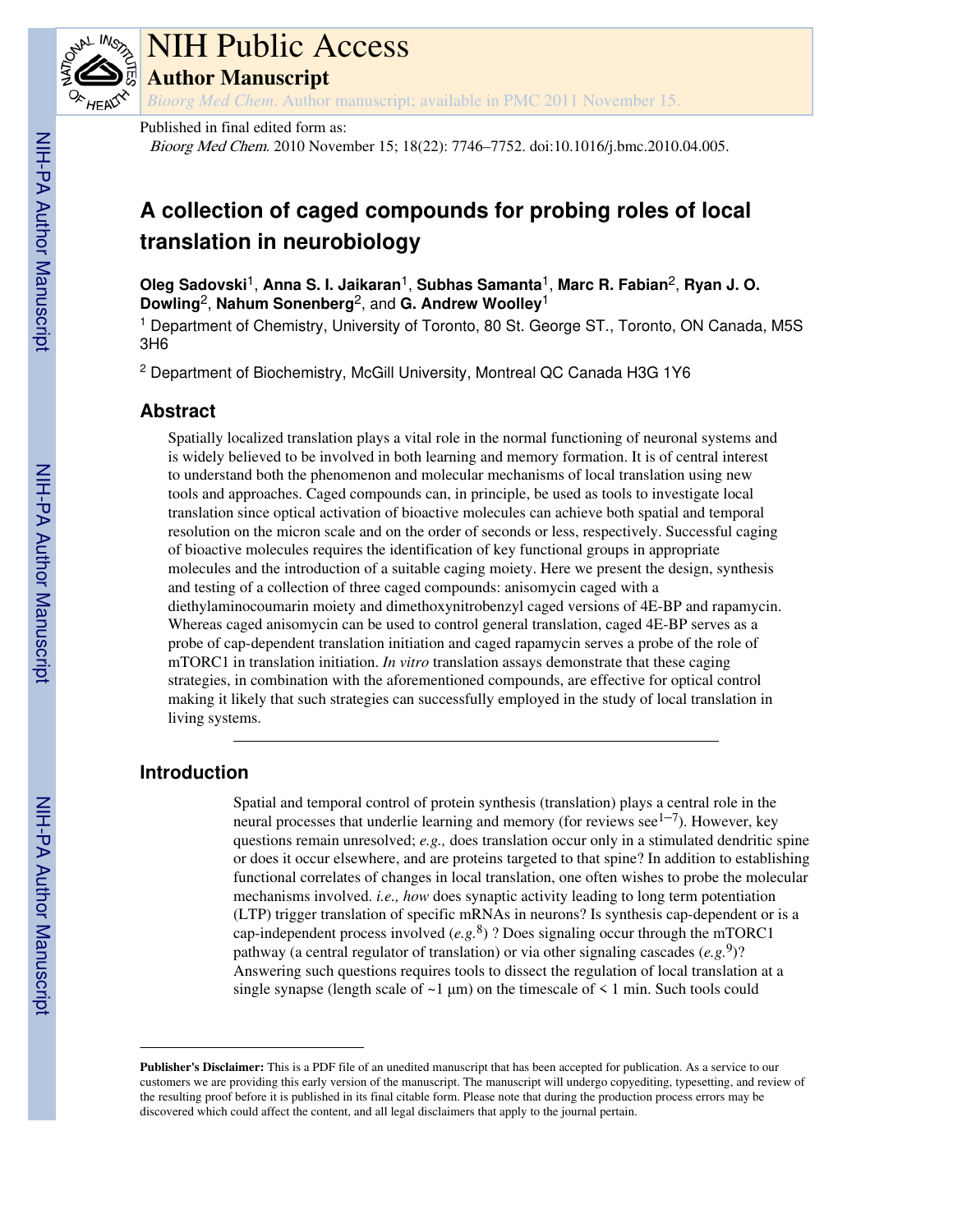contribute substantially to the fundamental understanding of a variety of important neuronal processes.

Biochemical techniques for manipulating translation have been instrumental in establishing the connection between protein synthesis and development, learning and memory. In general, tools fall into two broad groups: (*i*) specific small molecule inhibitors and (*ii*) genetic approaches (*e.g.* overexpression, knock-outs, etc.). A variety of small molecules are known to inhibit eukaryotic translation. These include emetine, puromycin, anisomycin and cycloheximide. These inhibitors act primarily at the ribosome, preventing peptide bond formation, tRNA binding, or protein elongation<sup>10</sup>; however, additional small molecule inhibitors that other steps in protein synthesis, including translation initiation, are currently under development $1^{1-13}$ . These small molecules are generally cell permeable but wash-in and wash-out are not very rapid and, although spatially restricted perfusion has been attempted  $(e, g, 14)$ , these drugs are difficult to localize with confidence within micron sized areas.

Genetic approaches have also been used to alter translational efficiency by manipulating components of the protein synthesis machinery  $(e, g, \frac{15}{16})$ . While such approaches offer insights into the roles of specific proteins, as opposed to the all-or-none translational response in studies using general protein-synthesis inhibitors, they usually target global neuronal protein synthesis. With conditional control (*e.g.* using the CreER/loxP or DICE-K system) with cell type specific promoters, some degree of spatiotemporal control can be achieved as has been demonstrated in studies of hippocampal synaptic pathway function (e.g.<sup>17</sup>). Nevertheless, cell-based studies using these strategies may be difficult to interpret, particularly if the biological event under study is relatively fast (seconds/minutes) (*e.g* LTP) or has a complex spatial dependence.

Photo-control, in which light is used to directly control a biochemical process, offers the possibility of rapid, spatially localized, external control. Caged compounds (compounds in which a light pulse is used to remove a protecting group and thereby render the molecule bioactive) already enjoy wide use in neurobiology<sup>18</sup>. Caged glutamate, in particular, has been used very successfully in studies of neural function including  $LTP<sup>19</sup>$ . In pioneering work, Dore, Schuman and colleagues designed and synthesised a caged version of anisomycin, a protein synthesis inhibitor that functions at the level of the ribosome<sup>20</sup>.

We report here the design, synthesis, and *in vitro* evaluation of a collection of three new caged compounds that permit the photo-control of different molecular steps involved in protein synthesis: (i) a diethylaminocoumarin-caged anisomycin derivative that extends the work of Goard et al.; (ii) a caged 4E-BP peptide that permits selective control of capdepended versus cap independent modes of translation initiation and (iii) a caged rapamycin derivative that enables probing of the role of the mTORC1 pathway in regulating local translation.

## **Materials and Methods**

## **DEAC-caged anisomycin (N-([7-N,N-diethylaminocoumarin-4 yl]methyloxycarbonyl)anisomycin)**

To a solution of 15 mg (0.06 mmol) of 7-(diethylamino)-4-(hydroxymethyl)-2*H*-chromen-2 one (prepared exactly as described<sup>21</sup>), in dry acetonitrile was added 12 mg (0.06 mmol) 4nitrophenyl chloroformate and the solution was stirred for 7h at room temperature under argon. Then 10 mg (0.08 mmol) of 4-dimethylaminopyridine and 10 `mg (0.038 mmol) of anisomycin (AG Scientific) was added and the solution was stirred overnight. The reaction was quenched with 3–4 vol 15% citric acid, and extracted with chloroform. The product was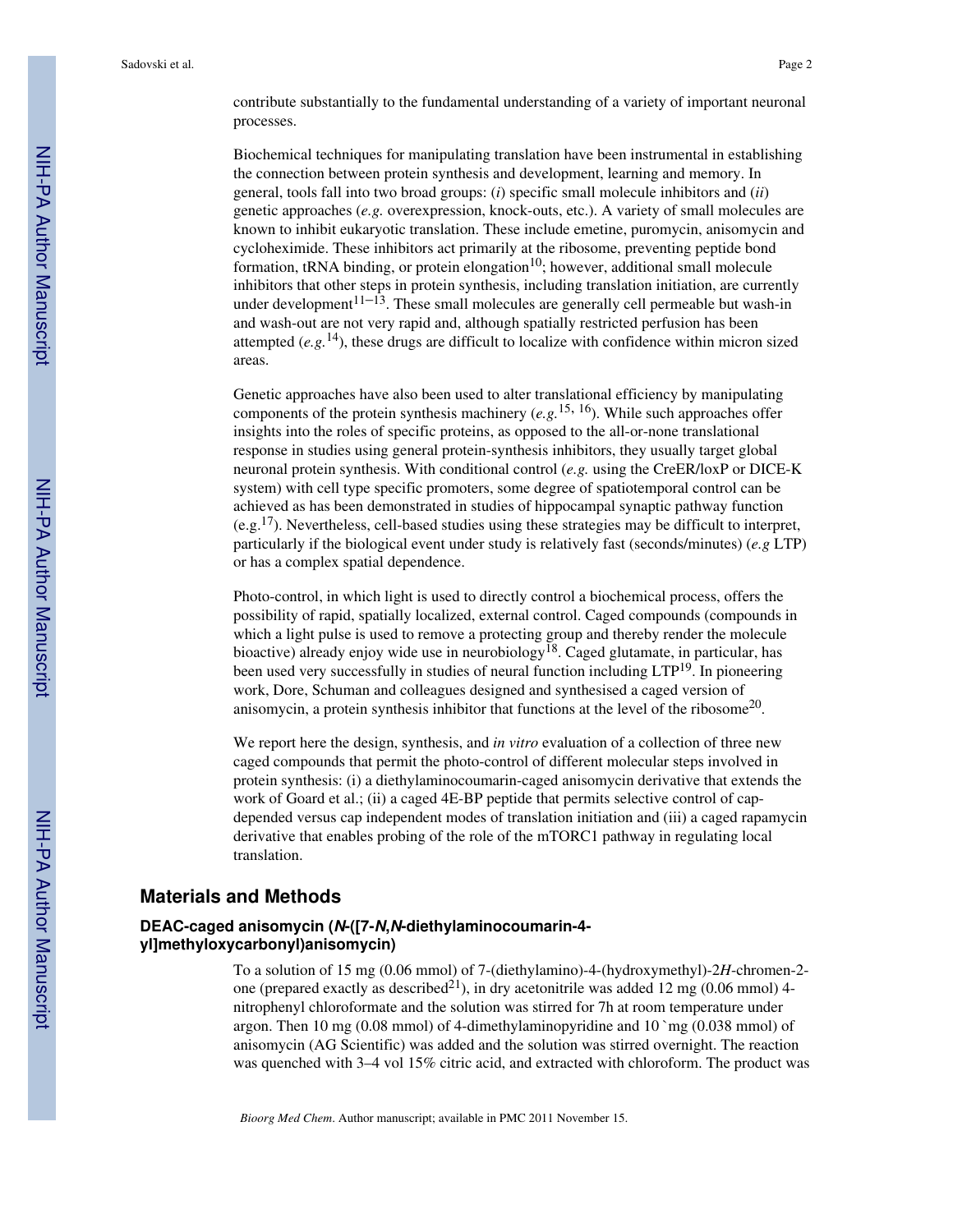purified by HPLC using a Zorbax SB-C18 column (Chromatographic Specialties Inc.) using isocratic methanol/water 70/30 conditions with a flow rate of 5 mL/min. The product eluted at 13.4 min. <sup>1</sup>H NMR (400 MHz, CD<sub>3</sub>OD, 1.3:1 mixture of conformational isomers)  $\delta$  7.41 (d, *J* = 9.0 Hz, 1H), 7.00 and 6.89 (d, *J* = 8.0 Hz, 2H), 6.72 (d, *J* = 8.0 Hz, 2H), 6.67-6.60 (m, 2H), 6.46 (s, 1H), 5.98 and 5.92 (s, 2H), 5.26 and 5.13 (AB q, 2H), 4.35-4.28 (m, 1H), 4.02 and 3.90 (br s, 1H), 3.65 and 3.60 (s, 3H), 3.50-3.47 (m, 1H), 3.39 (q, *J* = 7.0 Hz, 4H), 3.25-3.08 (m, 1H), 2.92-2.87 (m,1H), 2.70 (t, *J* = 13.2 Hz, 1H), 1.99 and 1.95 (s, 3H), 1.09  $(t, J = 7.0 \text{ Hz}, 6\text{H})$ ; ESI-HRMS: $(C_{29}H_{35}N_{2}O_8)(\text{MHz})$ , calcd 539.2387, found 539.2396. Uncaging was tested by exposing DEAC-caged anisomycin solutions in 50 mM HEPES buffer pH 7.0 with 5% methanol for solubility to light from a 405 nm high intensity LED (Super Bright LEDs Inc. St. Louis Missouri, Model RL5-UV2030 (405 nm; ~20 mW/cm<sup>2</sup>)). Disappearance of caged anisomycin and appearance of anisomycin were followed by HPLC (Zorbax SB-C18 column acetonitrile/water 60/40 (+0.1% trifluoroacetic acid) for caged anisomycin (eluted at 22 min (detect at 380 nm); acetonitrile/water 35/65 (+0.1% trifluoroacetic acid) for anisomycin (eluted at 9.3 min (detect at 225 nm)) and ESI-HRMS: (C14H20NO4)(MH+), calcd 266.1386, found 266.1393

**4E-BP peptides—**FMOC protected amino acids, Rink amide resin and HBTU were obtained from Anaspec Inc. Preparation of FMOC-Tyr(O-(4,5-dimethoxy-2-nitrobenzyl))- OH was carried out as described previously<sup>22</sup>. Dimethoxy-2-nitrobenzyl bromide was prepared from veratraldehyde as described<sup>23, 24</sup>. Peptides were prepared using standard Fmoc-based solid-phase peptide synthesis in a microwave peptide synthesizer (CEM Corp.). After synthesis, peptides were HPLC purified using a Zorbax SB-C18 column (Chromatographic Specialties Inc.) using a linear gradient of 5–60% acetonitrile/water containing 0.1% trifluoroacetic acid in 20 minutes was used with a flow rate of 2 mL/min. Peptide composition was confirmed by ESI-MS. 4E-BP1a caged: PGGARIIY(dmnb)DRKFLMAibAibRNAPVAKAPP; calcd: 3003.8 found: 3002.7. Uncaging was tested by exposing peptide solutions in water to light from a 365 nm high intensity LED (Opto Technology, Inc., Wheeling, IL, Model OTLH-0480-UV (365 nm, ~20 mW/cm<sup>2</sup>) and following conversion using ESI-MS (uncaged PGGARIIYDRKFLMAibAibRNAPVAKAPP) calcd: 2808.34 found: 2807.6.

#### **Caged rapamycin (7-demethoxy-7-dimethoxy-2-nitrobenzyloxy-rapamycin)**

Rapamycin (LC Laboratories, Woburn, MA) (100 mg, 0.110 mmol) was dissolved in dry dichloromethane (3 mL) at −40°C under argon then 100 μL trifluoroacetic acid was added and the solution was stirred for 10 min essentially as described<sup>25</sup>. Ten equivalents of dimethoxy-2-nitrobenzyl alcohol (prepared from veratraldehyde as described<sup>23, 24</sup>) were added and the solution stirred for 1 h at −40°C. The mixture was then extracted with 5% aqueous sodium bicarbonate and dried over anhydrous sodium sulphate. The product was purified by preparative HPLC using a Zorbax SB-C18 column 9.4×25cm (Chromatographic Specialties Inc.) using isocratic methanol/water 85/15 conditions with 0.1 % acetic acid and a flow rate of 5 mL/min (eluted 10 min) followed by a second HPLC step using acetonitrile/ water 80/20 Zorbax SB-C18 4.5×25 cm 2 mL/min (eluted at 4.5 min). (Yield 11 mg,  $\sim$ 10%); <sup>1</sup>H NMR (CDCl<sub>3</sub>, 400 MHz)(mixture of trans/cis conformational isomers; data for major isomer) δ 7.71 (s, 1 H, DMNB Ar H-6′), 7.54 (s, 1 H, DMNB Ar H-3′), 6.39-6.32 (m, 1 H), 6.22-6.09 (m, 2 H), 6.02-6.00 (m, 1 H), 5.60-5.50 (m, 1 H), 5.50-5.35 (m, 2 H), 5.35-5.27 (m, 1H), 5.25-5.1 (m, 1 H), 4.72 (s, 1 H, OH-13), 4.35-4.25 (m, 2 H (CH<sub>2</sub> on DMNB)), 4.18 (1 H, H-28, indicating C7-*S* epimer), 3.99 (s, 3H, CH3O on DMNB), 3.94 (s, 3H, CH3O on DMNB) 3.90-3.85 (m, 1 H), 3.7 (s, 1 H, H-29), 3.7 (m, 1 H), 3.41 (s, 3 H), 3.34 (s, 3 H), 2.94 (m, 1 H), 2.64 (d, 2 H), 1.75 (s, 3 H), 1.40-0.83 (set of broad unresolved peaks, similar to rapamycin) (note singlet at 3.14 ppm (C7-methoxy in rapamycin is not present as expected). ESI-HRMS: $(C_{59}H_{86}N_2O_{17}Na)(MNa^+)$ , calcd 1117.5819, found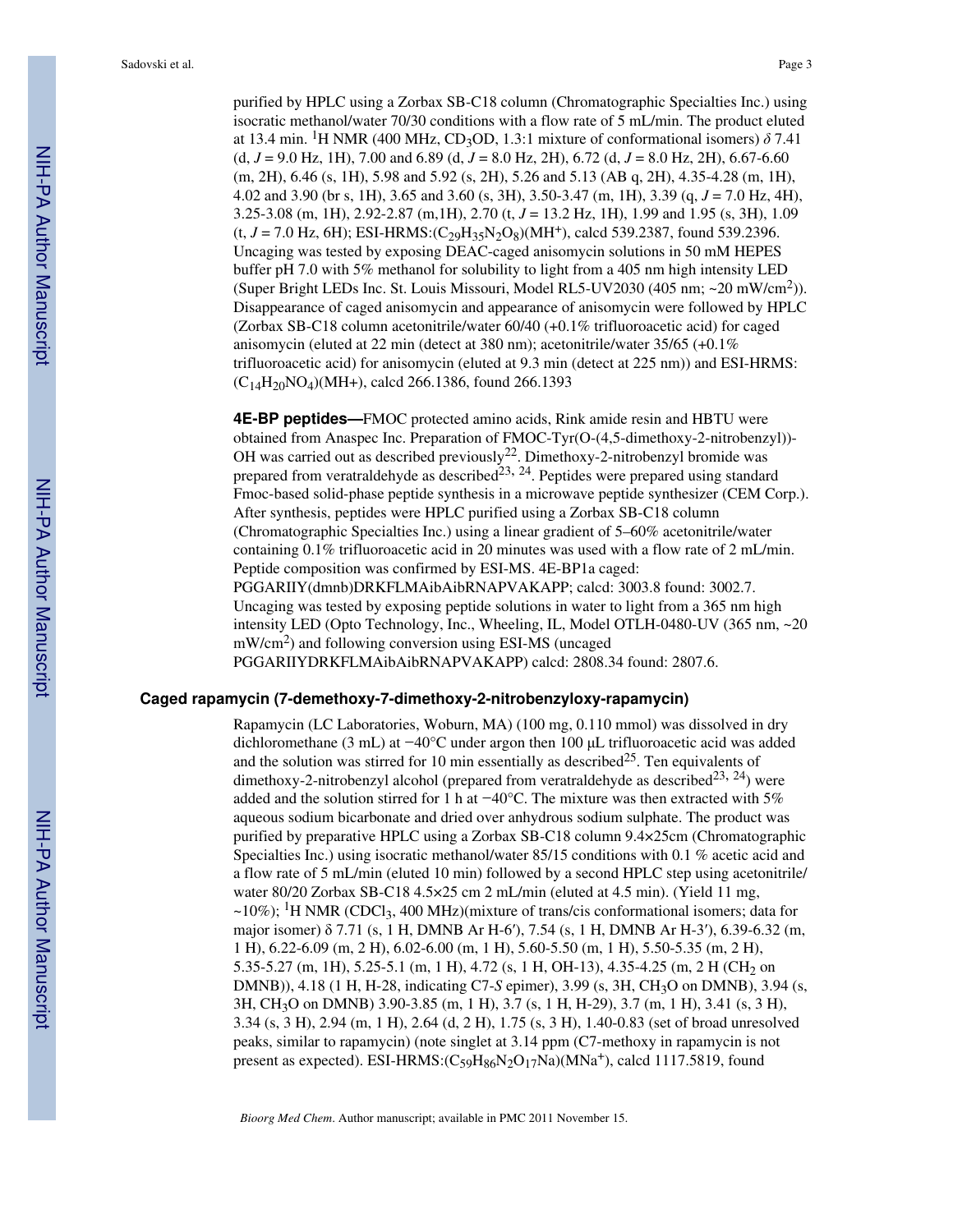1117.5822. UV-Vis (MeOH) λmax 263, 274, 287, 350 nm. Uncaging was tested by exposing DMNB-caged rapamycin solutions in water with 50% methanol for solubility to light from a 365 nm high intensity LED (Opto Technology, Inc., Wheeling, IL, Model OTLH-0480-UV  $(365 \text{ nm}, -20 \text{ mW/cm}^2)$ ). Disappearance of caged rapamycin and appearance of demethyl-

rapamcyin (i.e. rapamycin with OH at C7) were followed by HPLC (Zorbax- SB-C18 acetonitrile/water 70/30 3.5 mL/min, detected at 254 nm) and ESI (demethyl-rapamycin) ESI-MS:(C<sub>50</sub>H<sub>77</sub>NO<sub>13</sub>Na)(MNa<sup>+</sup>), calcd: 922.5287 found: 922.5293. UV-Vis (MeOH)  $\lambda_{\text{max}}$ 266, 275, 288

**DNA/RNA preparation—The bicistronic plasmid pSP-** $(CAG)_{33}$ **-FF-HCV-Ren-p(A)<sub>51</sub>** was a kind gift from Jerry Pelletier<sup>12,11</sup>. The plasmid was linearized by digestion with BamHI. The transcription reaction contained ribonucleotides from NEB (0.5 mM ATP, 0.5 mM CTP, 0.5 mM UTP, 0.1 mM GTP), 0.5 mM m7G(5′)ppp(5′)G (Ambion), 100 U RNase inhibitor (BioShop), 10 μL 10X transcription buffer, 150 U SP6 polymerase (NEB), 3 μg linearized pSP- $(CAG)_{33}$ -FF-HCV-Ren-p(A)<sub>51</sub> and water to 100 µL. The reaction was incubated at 40°C for 2 hours, following which 6 uL of RNase-free DNase was added and the mixture incubated a further 15 minutes at 37°C. For coupled transcription/translation reactions in rabbit reticulocyte lysate control Firefly luciferase DNA was used as supplied by the manufacturer.

#### **In vitro translation reactions**

*In vitro* translations in rabbit reticulocyte lysate were performed according to the manufacturer's recommendations (Promega). *In vitro* translations in Krebs extracts were perfomed as described previously<sup>11, 12, 26</sup> Translation reaction contained 7  $\mu$ L Krebs-2 cell extract, 50 ng RNA, 0.625–10 μg 4E-BP peptide and was made up to a final volume of 10 μL with 25 mM Hepes, pH7.5. Reactions were incubated at 30°C for 1 hour and terminated with the addition of 20 μL of ice-cold PBS. Three μL of reaction mix was added to 25 μL luciferase reagent from the Dual-Luciferase® reporter system (Promega) to quantify firefly luciferase translation and 25 μL of Stop & Glo® Reagent to quantify Renilla luciferase.

## **HeLa cell studies**

Cell lines were purchased from the American Type Culture Collection (Manassas, VA). Cells were cultured in DMEM, supplemented with 10% fetal bovine serum (FBS) and 100 units/mL gentamicin at 37°C and 5% CO<sub>2</sub> in 75-cm<sup>2</sup> flasks. Cells were passaged by 0.25% Trypsin-EDTA when they reached ~80% confluence. Rapamycin and caged rapamycin stock solution were prepared in MeOH/water 50/50 then diluted in water so that volumes of 20–50 uL of each sample was added to the cell culture well (final concentration 20–50 nM). For uncaging experiments samples were irradiated for 1 min using a 365 nm LED (Opto Technology, Inc., Wheeling, IL, Model OTLH-0480-UV (365 nm, ~20 mW). Cells were then incubated with drug for 1 h then washed with 1 mL PBS followed by 0.3 mL SDS gel loading buffer. This procedure caused detaching of the cells as a slurry, which was then boiled for 6 min and frozen. Samples (30 uL) were then applied to a 10% SDS polyacrylamide gel, then transferred to a nitrocellulose membrane (Protran, Perkin-Elmer). Membranes were blocked in 5% nonfat milk in TBS containing 0.1% Tween 20 and probed with the appropriate primary and secondary antibodies (phospho-S6K1 (Thr389), from Cell Signalling, phospho-S6 (Ser240/244) also from Cell Signalling, and beta-actin, from Sigma) at 4°C overnight. Immunoreactive proteins were visualized using enhanced chemiluminescence (Perkin-Elmer).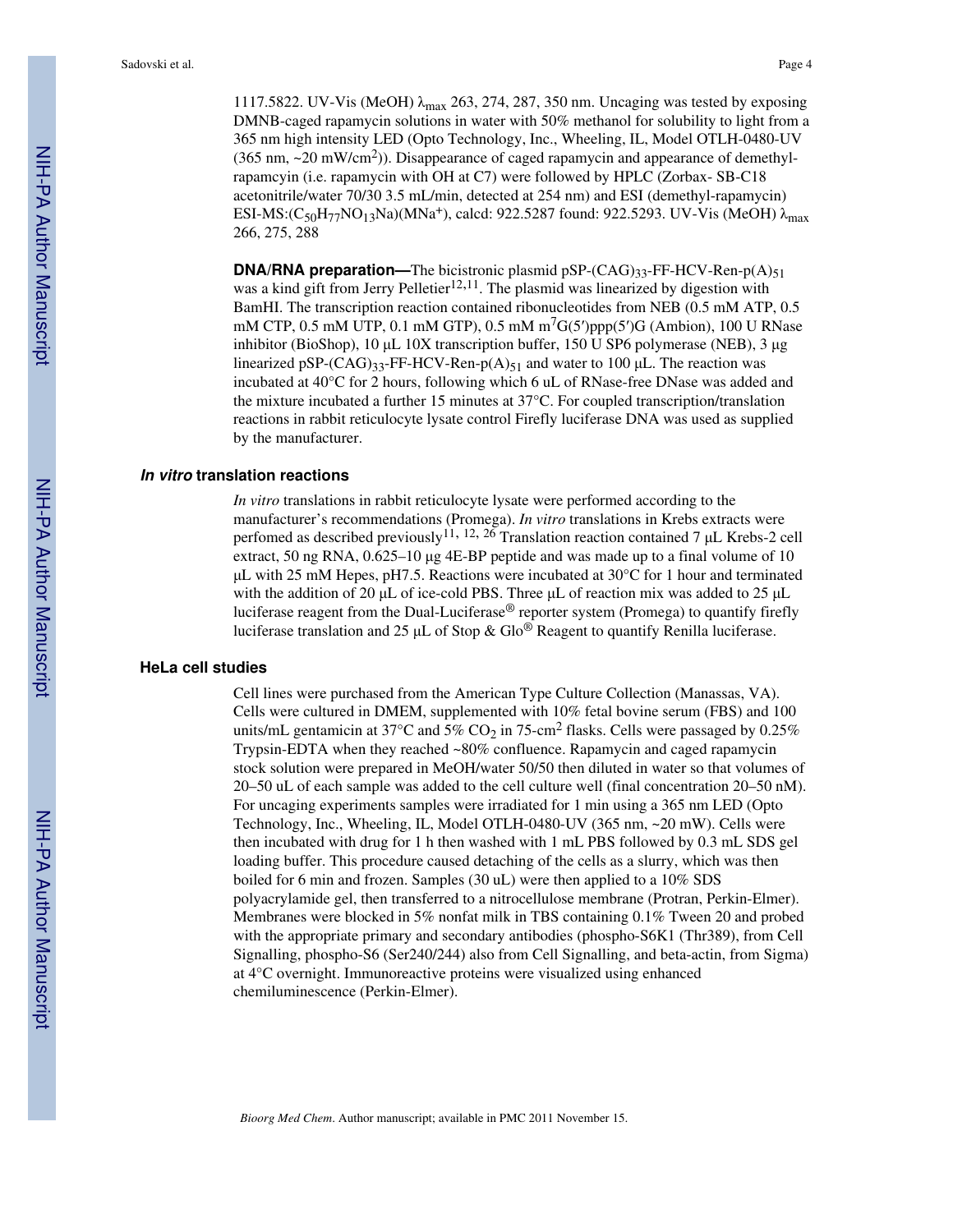## **Results and Discussion**

## **(i) DEAC-caged anisomycin**

Anisomycin (**1**) is a cell permeable natural product that inhibits protein synthesis by binding to the peptidyl transferase site of the ribosome<sup>27, 28</sup>. Atomic resolution structures of the antibiotic in complex with the large ribsomal subunit indicate that bulky substituents on the amino group of anisomycin will severely inhibit binding28. Dore, Schumann and colleagues reported anisomycin derivatives in which the amino group was caged with either dimethoxynitrobenzyl (DMNB) (**2**) or bromohydroxycoumarin (BHC) (**3**) derivatives. Both compounds were shown to be effective caged inhibitors of protein synthesis with uncaging at 365 nm ( $\lambda_{\text{max}}$  are 350 and 373 nm respectively). Here we extend these studies by replacing the BHC group with diethylaminocoumarin moiety (**4**). While undergoing analogous photochemistry to BHC, the DEAC group has longer wavelength absorption ( $\lambda_{\text{max}}$  395 with significant absorbance to 420 nm, compared to  $\lambda_{\text{max}}$  373 nm for BHC) and a significantly higher molar extinction coefficient (~20,000 vs. 14,500 M<sup>-1</sup>cm<sup>-1</sup>). In addition, quantum yields for uncaging as high as 0.3 have been reported<sup>21, 29–31</sup>. Because an integrated 405 nm laser line that can be used for uncaging is becoming a common feature of a range of optical microscopes used for neuroimaging<sup>32, 33</sup>, a caged anisomycin derivative that could be activated effectively with this light source may prove practically useful.

DEAC-caged coumarin (**4**) was synthesized via oxidation of 7-(diethylamino)-4-methyl-2Hchromen-2-one with selenium dioxide as described $^{21}$  followed by coupling to anisomycin using *p*-nitrophenylchloroformate. Uncaging was tested using an HPLC assay (see methods) and using an *in vitro* translation assay. Translation was performed using rabbit reticulocyte lysate coupled transcription translation system using firefly luciferase DNA as template. Translational activity is measured by the amount of luciferase produced, which can be assayed accurately as relative light units produced under a standard set of conditions. Caged anisomycin was either uncaged immediately prior to adding to lysate or uncaged *in situ* with a 405 nm LED (20 mW/cm<sup>2</sup> radiant flux). Absorbance by the hemoglobin in the lysate resulted in longer half lives for uncaging *in situ*. The transcription/translation reactions were incubated for a further 1 h at 30°C after uncaging before assaying for luciferase activity. Very large changes (3 orders of magnitude) in translation rates were observed upon uncaging DEAC-anisomycin (Fig. 2).

Effective applied concentrations and light exposure times for use in living cells will require optimization in specific systems since maximal localization of the effect will require release of sufficient anisomycin to cause inhibition but not enough that diffusion leads to inhibitory concentrations outside the zone of interest. DEAC caged anisomycin provides an easy-touse starting point for probing the role of local translation in the nervous system.

## **(ii) Caged 4E-BP peptide for the inhibition of cap-dependent translation initiation**

In most cases translation initiation is the rate limiting step in protein synthesis<sup>34</sup>. Translation initiation in eukaryotes can be cap-dependent requiring the presence of the  $m<sup>7</sup>GpppN$  cap structure (where "m" represents a methyl group and "N" is any nucleotide) at the 5′ end of the messenger (m)RNA. Conversely, in specific instances ribosomes can assemble at an IRES (internal ribosome entry site) sequence in the mRNA $36-38$  to initiate cap-indpendent translation. Local control of the mode of translation initiation has been proposed to play a roles in neurohormone secretion<sup>8</sup>, amyloid precursor protein production<sup>39</sup>, and FGF-2 production during brain development<sup>40</sup>.

The primary mechanism for regulating cap-dependent translation initiation is via binding of the 4E-BP proteins to the cap-binding translation initiation factor eIF4E. Three 4E-BPs have been identified (4E-BP1, 4E-BP2, 4E-BP3) together with the related proteins cup, maskin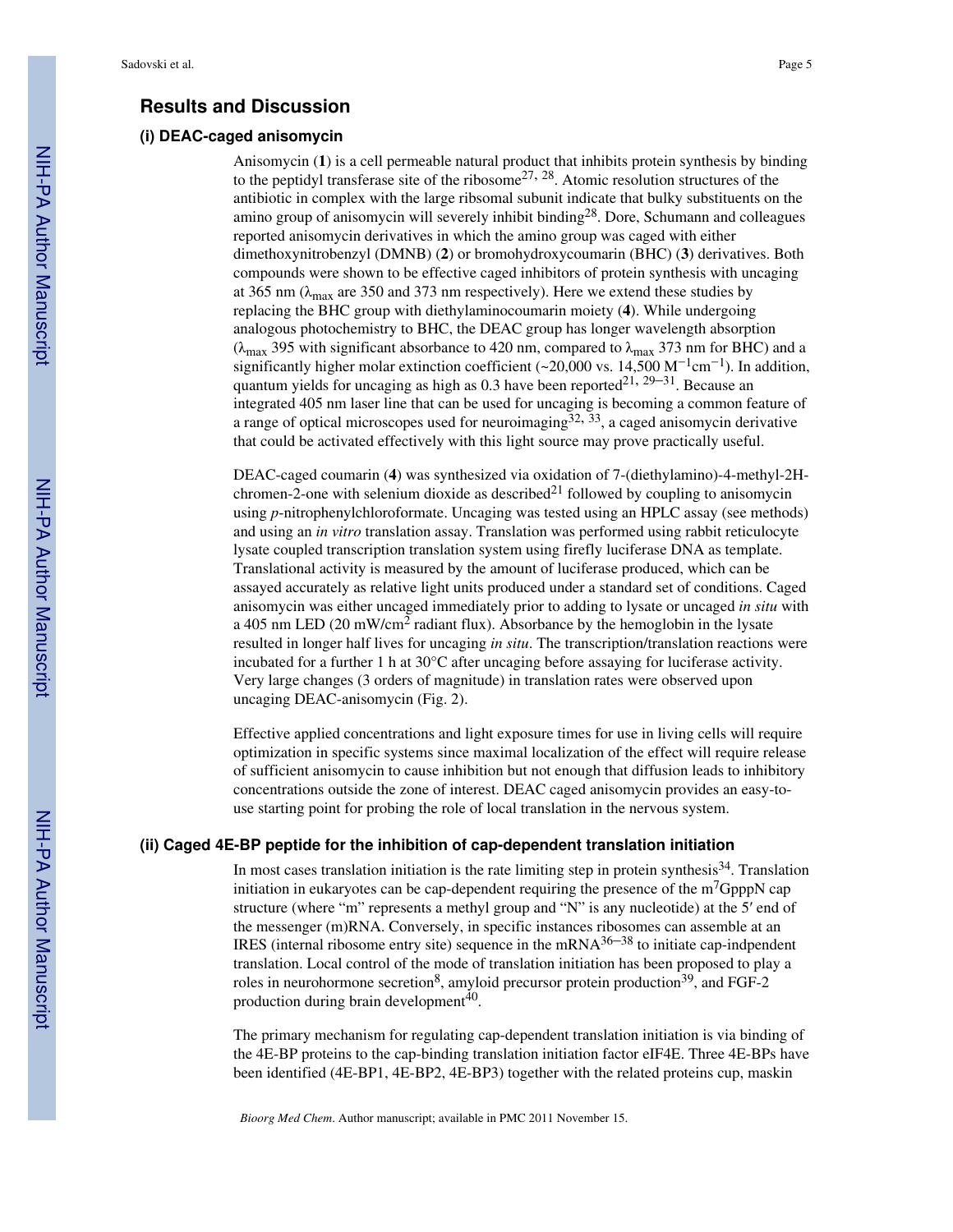and neuroguidin<sup>41–44</sup>. These proteins appear to act as competitive inhibitors of eIF4G binding to eIF4E<sup>41, 42</sup>. All 4E-BPs share with eIF4G a consensus eIF4E binding sequence. The sequence is shown below, numbered from the consensus Tyr at position zero. The symbols: b,  $X$ , f,  $\varphi$  and PO4 represent partially conserved hydrophobic, any residue, partially conserved phenylalanine, conserved hydrophobic and phosphorylation site respectively.

Peptides corresponding to eIF4E binding sequences from 4E-BP1, 4E-BP2, and eIF4G have been shown to directly interact with purified recombinant eIF4E *in vitro*13, 45 with affinities ranging from 10–100 nM. These peptides have also been reported to inhibit *in vitro* translation in cell lysates<sup>46</sup>. The effectiveness of 4E-BP1 peptides as translation initiation inhibitors *in vivo* has also been tested by microinjection of peptides into sea urchin embryos where dramatic effects on maturation were observed consistent with peptide inhibition of cap-dependent translation initiation<sup>47</sup>.

An effective means for developing photo-control of cap-dependent translation initiation would therefore be to develop a caged 4E-BP analogue. Although small molecule inhibitors of the 4E/4G interaction are under development<sup>12,  $13$ </sup>, the affinity and selectivity of these does not yet match the native peptide sequences. For cell-based studies of local translation where photochemical tools will be applied locally over relatively short time scales, there is no requirement for tools to withstand the gut or the bloodstream, factors that limit the use of peptides broadly in drug development.

Substitution of the conserved Tyr (Y0) and Leu residues (L5) is known to severely inhibit binding of 4E-BPs to eIF4E<sup>45</sup>. This effect can be understood in structural terms because Xray crystal data show both conserved residues make extensive contacts with the eIF4E protein<sup>48, 49</sup>. Figure 3 shows a close up view of the interactions between Tyr0 and eIF4E. Caging this Tyr residue is expected to lead to severe steric clashes between the peptide and the protein, so that peptide binding is prevented.

We prepared FMOC-Tyr-DMNB and incorporated it into an extended 4E-BP peptide analogue (caged 4E-BP, Table I). Starting with the 4E-BP1 sequence (for which a Kd of <50 nM has been measured with purified  $eIF4E^{48}$ ) we replaced the GluCys dipeptide sequence with AibAib and we removed potential phosphorylation sites (Ser11, Thr14). The AibAib unit promotes helical backbone conformations<sup>50</sup> thereby preorganizing the peptide into the bound conformation to enhanceg affinity. Removing phosphorylation sites eliminates the possibility that inhibitory effects of the 4E-BP analogues will be modified by the activity of kinases or phosphatases.

To test the ability of the caged 4E-BP peptide to photo-control cap-dependent translation, we prepared bicistronic mRNAs containing a capped transcript for firefly luciferase together with a Renilla luciferase transcript under control of an IRES sequences<sup>12</sup> (Fig. 4). Since firefly and Renilla luciferase enzymes use different substrates, they can be assayed together. Comparing the ratio of firefly luciferase to Renilla luciferase activity provides a direct measure of the relative rates of cap-dependent vs. cap-independent (IRES mediated) translation *in vitro*12. We carried out *in vitro* translation reactions in Krebs ascites lysates using this bicistronic RNA in the presence of different amount of 4E-BP peptides. The Krebs lysate has been found to more faithfully reproduce the cap-dependent translation initiation process as compared to the rabbit reticulocyte system $^{26}$ ,

Figure 5 shows results obtained using *in vitro* translations in Krebs lysates. Irradiation with 365 nm light for 30s produced uncaged 4E-BP peptide which showed identical activity to pure synthetic 4E-BP peptide (Fig. 5) and more than an order of magnitude stronger inhibition of cap-dependent translation than the caged peptide. This result demonstrates that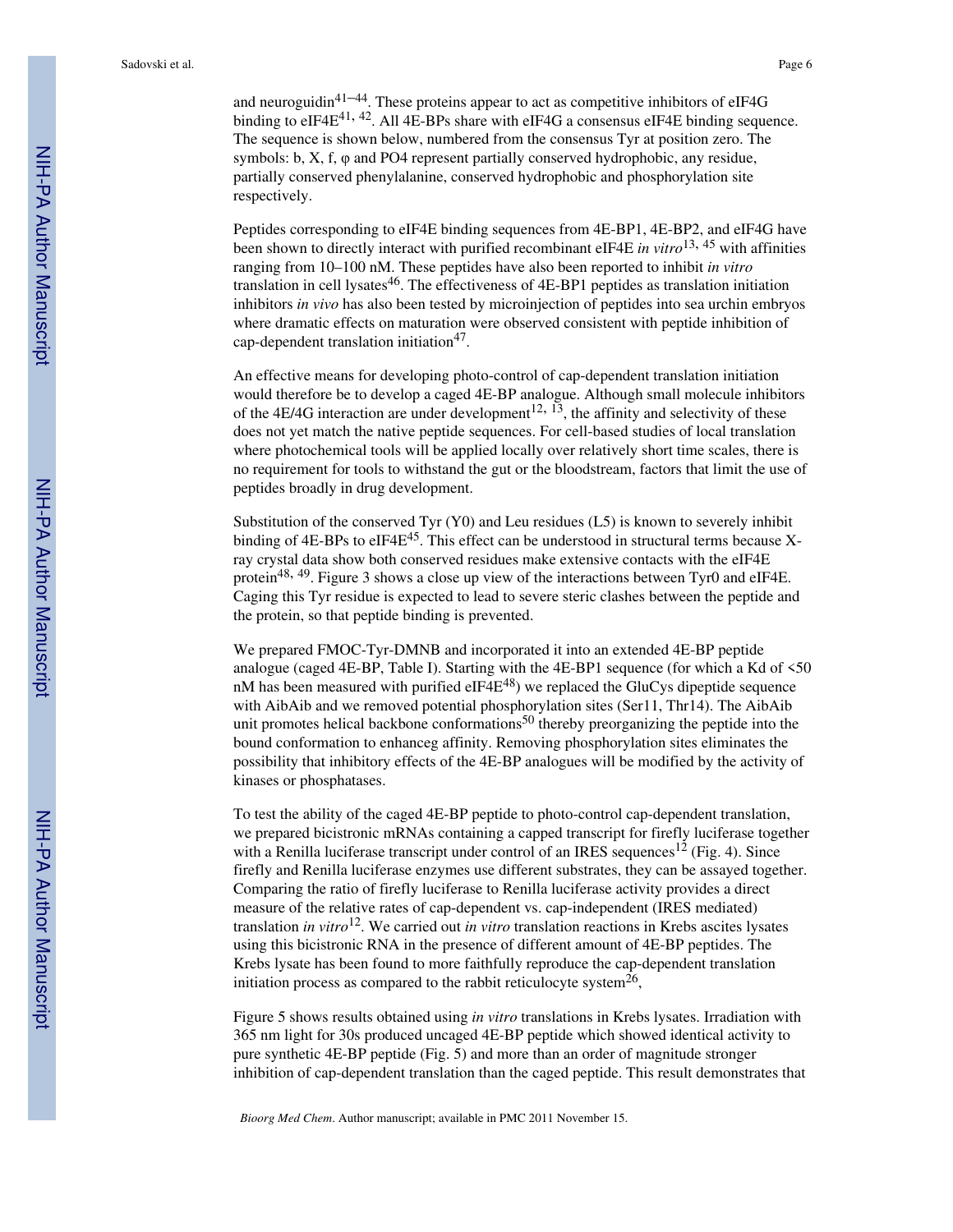the Tyr0 site is indeed an effective site for caging. Even more effective caging may be obtained with a bulkier caging group such as a coumarin derivative<sup>51</sup> or the nitrodibenzofuran compound recently reported by Momotake et al.<sup>52</sup>.

In order to be used for probing the role for cap-dependent versus cap-independent inhibition of translation in a cellular setting, caged  $4E-BP$  peptides would have to be microinjected<sup>47</sup> or loaded via cell-uptake sequences. A variety of such sequences can be appended to the peptide during synthesis. Indeed Herbert et al have reported 4E-BP peptides bearing penetratin cell uptake sequences to be active in human lung fibroblast cells in culture.<sup>45</sup>

## **(iii) Caged rapamycin for the inhibition of mTORC1**

4E-BP activity is posttranslationally regulated via phosphorylation<sup>53</sup>. Upstream of 4E-BP is the central regulatory kinase mTORC1 $^{42}$ . mTORC1 integrates the input from multiple pathways such as those triggered by insulin and growth factors<sup>54</sup>. mTORC1 phosphorylates S6K1 and this stimulates the subsequent phosphorylation of S6K1 by PDK1. Active S6K1 can in turn stimulate the initiation of protein synthesis through activation of S6 Ribosomal protein (a component of the ribosome) and other components of the translational machinery<sup>55</sup>. Translation may also be regulated in other ways including pathways involving ERK and p38 MAPK signalling<sup>56, 57</sup>. For instance, ARC synthesis during LTP consolidation in the dentate gyrus appears to be controlled via ERK-MNK signalling rather than via mTORC1<sup>9</sup>. A tool for the local control of mTORC1 would enable determination of the role of mTORC1 in local translation in variety of settings.

mTORC1 is known to be specifically inhibited by the membrane-permeable natural product rapamycin<sup>58</sup>. Rapamycin acts by binding to FKBP ( $K_d = 0.5$  nM) and this complex binds to and inhibits mTORC125. A large medicinal chemistry patent literature describes numerous chemical modifications of rapamycin and their activities. One face of the rapamycin molecule interacts with FKBP and another face (called the effector domain) interacts with mTORC1<sup>58, 59</sup>. Detailed structural information is available for complexes of rapamycin with FKBP and for the ternary complex FKBP-rapamycin-mTOR<sup>59, 60</sup>. An examination of the X-ray crystal structure of the complex of FKBP/rapamycin with mTOR shows the position of the C7 methoxy group of rapamycin directly exposed to the mTOR interface (Fig. 6). Thus, introduction of a bulky caging group here is expected to effectively block mTORC1 activation

Luengo et al discovered that the methoxy position at C7 could be selectively substituted in a mild acid catalyzed process<sup>25</sup>. This remarkable transformation presumably results from the participation of the adjacent triene unit. Using this acid catalyzed substitution reaction we introduced a DMNB group at the C7 position of rapamycin (Fig. 7). We opted to use the DMNB group since (i) the dimethoxynitrobenzyl alcohol undergoes the acid catalyzed substitution reaction easily (ii) it provides sufficient steric bulk for caging and (iii) it undergoes uncaging at a wavelength (365 nm) that does not overlap significantly with the triene unit or rapamycin (near 280 nm). Uncaging is expected to produce 7-hydroxy rapamycin rather than native rapamycin. This compound has been reported to be active  $61$ , presumably because it retains the favourable interactions of rapamycin with its protein partners and does not introduce any steric hindrance.

Cell-based activity assays of this DMNB-caged rapamycin analog were carried out using established assays<sup>62, 63</sup>. HeLa cells were incubated with either vehicle, native rapamycin, DMNB-caged rapamycin or UV irradiated DMNB-caged rapamycin. Inhibition of mTORC1 was assayed by probing for changes in S6 and S6K phosphorylation levels via Western blot (Fig. 8). Caging was observed to block rapamycin activity very effectively since >10-fold differences in phospho-S6 were observed (Fig. 8(a), lane D vs. F). Importantly, near native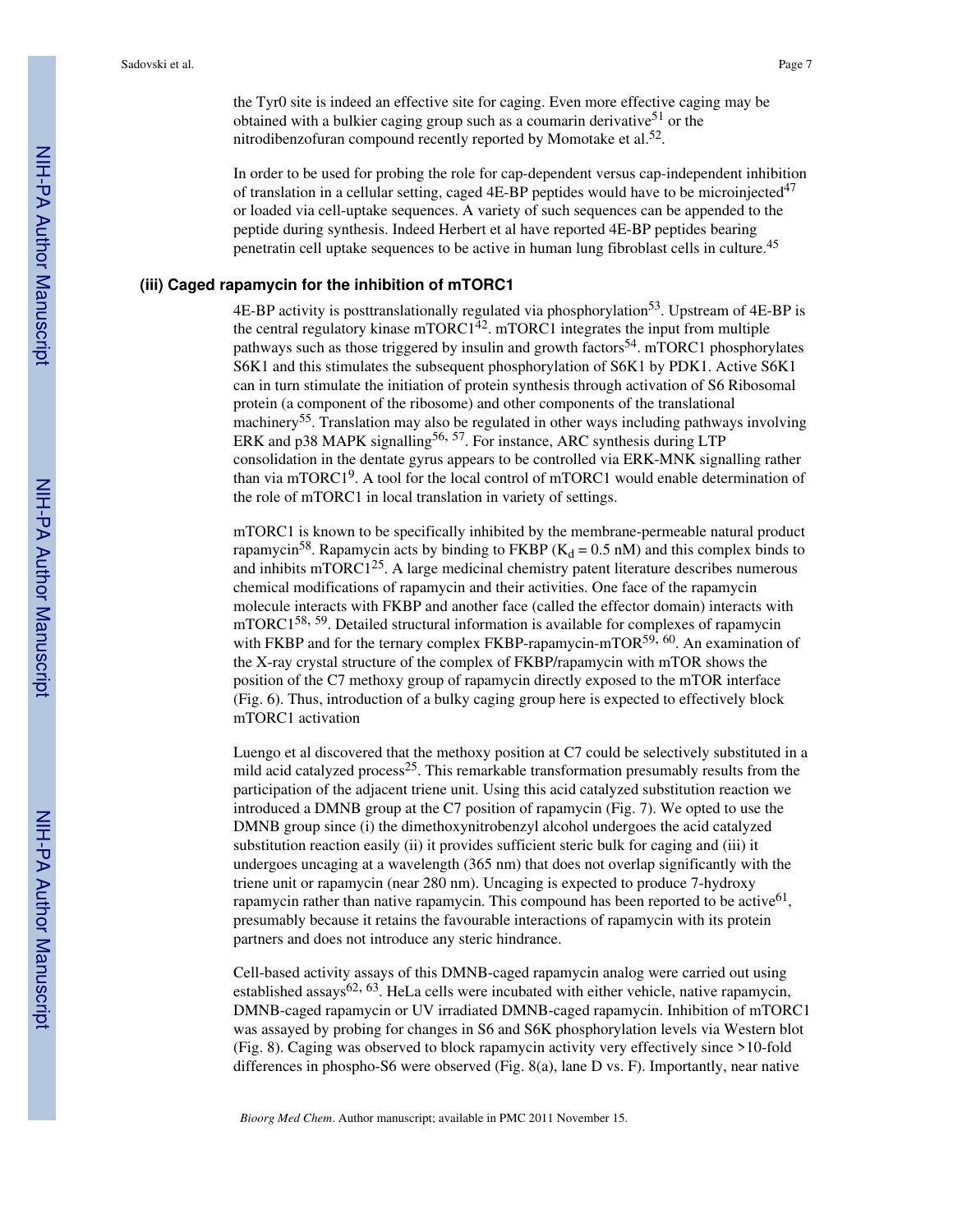An NBDF caged rapamycin could be produced by an analogous synthetic route. The larger size of the NBDF group may lead to even great differences between caged and uncaged derivatives. In addition, the NDBF group is expected to show better two-photon uncaging properties than the DMNB-caged rapamycin<sup>52</sup>. While coumarin derivatives such as diethylaminocoumarin are appealing for longer wavelength uncaging, they have been reported to be ineffective for caging alcohols directly<sup>29</sup>. Instead a 7-hydroxy rapamycin derivative would have to be caged as a coumarin carbonate. Alternatively, Wosnick et al have reported that coumarins may be used to cage thiols directly<sup>64</sup>. Thus, a caged C7 mercapto rapamycin may be envisaged. All these derivatives are expected to be membrane permeable based on their similarity to numerous other rapamycin derivatives<sup>58</sup>. We therefore anticipate that they will be of direct use in experiments aimed at uncovering the role of mTORC1 in local translation.

## **Summary**

We have reported the successful caging of three compounds, anisomycin, 4E-BP and rapamycin, with well-defined roles in the molecular mechanisms of translation. The sites for caging and the choice of caging group lead in each case to a compound that shows a substantial (10–1000 times) difference in activity upon optical activation. These compounds or related derivatives, when optimized for particular applications may prove useful for probing the roles and mechanisms of local translation in the nervous systems of animal models.

## **Acknowledgments**

We would like to thank the Canadian Institutes for Health Research and the NIH for financial support of this work.

## **References**

- 1. Bramham CR, Wells DG. Nat Rev Neurosci. 2007; 8:776. [PubMed: 17848965]
- 2. Pfeiffer BE, Huber KM. J Neurosci. 2006; 26:7147. [PubMed: 16822970]
- 3. Schuman EM, Dynes JL, Steward O. J Neurosci. 2006; 26:7143. [PubMed: 16822969]
- 4. Banko JL, Klann E. Prog Brain Res. 2008; 169:59. [PubMed: 18394468]
- 5. Klann E, Dever TE. Nat Rev Neurosci. 2004; 5:931. [PubMed: 15550948]
- 6. Govindarajan A, Kelleher RJ, Tonegawa S. Nat Rev Neurosci. 2006; 7:575. [PubMed: 16791146]
- 7. Bourne J, Harris KM. Curr Opin Neurobiol. 2007; 17:381. [PubMed: 17498943]
- 8. Wayne NL, Lee W, Michel S, Dyer J, Sossin WS. Biol Reprod. 2004; 70:277. [PubMed: 14522824]
- 9. Panja D, Dagyte G, Bidinosti M, Wibrand K, Kristiansen AM, Sonenberg N, Bramham CR. J Biol Chem. 2009; 284:31498. [PubMed: 19755425]
- 10. Janzen DM, Geballe AP. Cold Spring Harb Symp Quant Biol. 2001; 66:459. [PubMed: 12762048]
- 11. Novac O, Guenier AS, Pelletier J. Nucleic Acids Res. 2004; 32:902. [PubMed: 14769948]
- 12. Cencic R, Robert F, Pelletier J. Methods Enzymol. 2007; 431:269. [PubMed: 17923239]
- 13. Moerke NJ, Aktas H, Chen H, Cantel S, Reibarkh MY, Fahmy A, Gross JD, Degterev A, Yuan J, Chorev M, Halperin JA, Wagner G. Cell. 2007; 128:257. [PubMed: 17254965]
- 14. Sutton MA, Ito HT, Cressy P, Kempf C, Woo JC, Schuman EM. Cell. 2006; 125:785. [PubMed: 16713568]
- 15. Banko JL, Hou L, Poulin F, Sonenberg N, Klann E. J Neurosci. 2006; 26:2167. [PubMed: 16495443]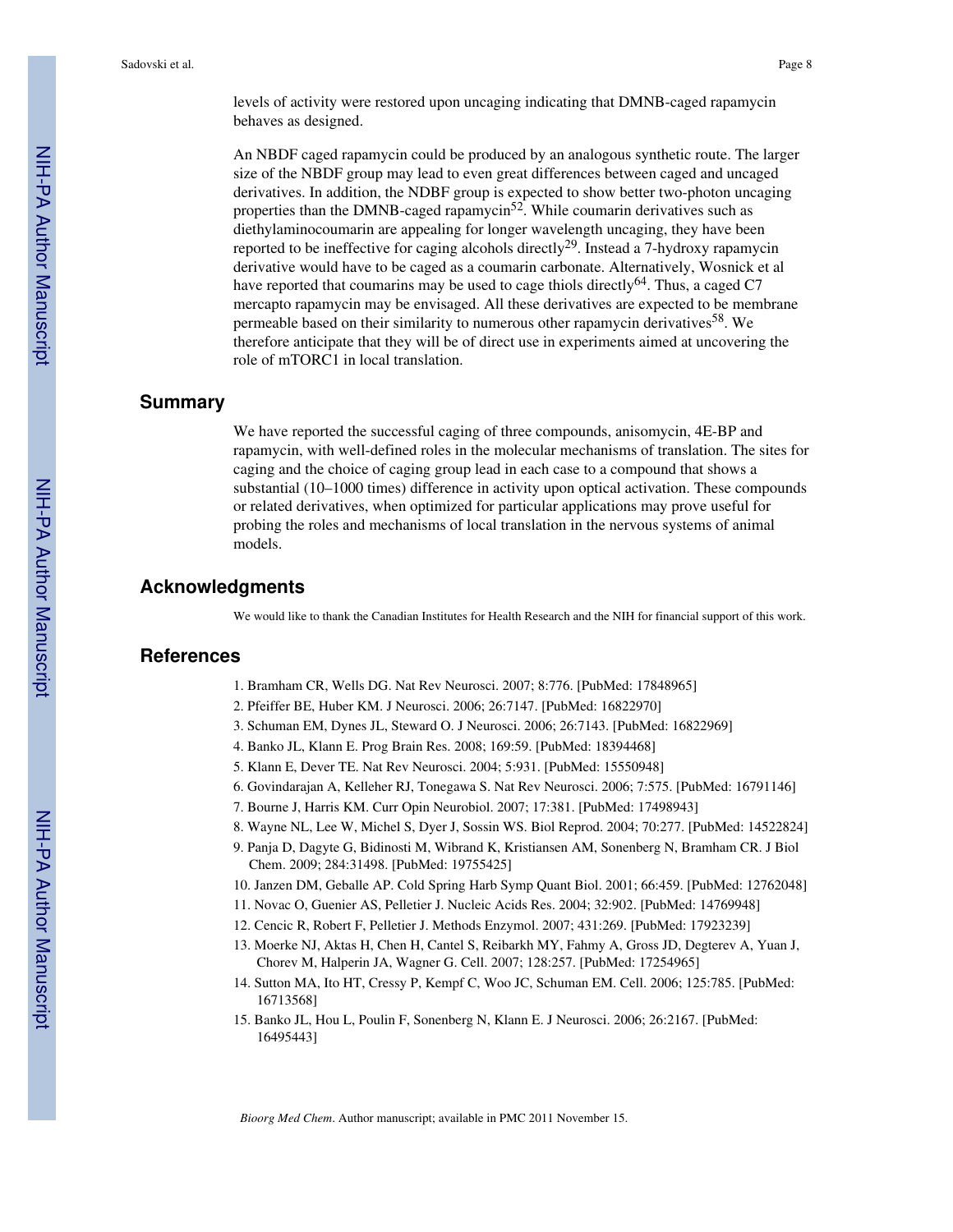- 16. Costa-Mattioli M, Gobert D, Harding H, Herdy B, Azzi M, Bruno M, Bidinosti M, Ben Mamou C, Marcinkiewicz E, Yoshida M, Imataka H, Cuello AC, Seidah N, Sossin W, Lacaille JC, Ron D, Nader K, Sonenberg N. Nature. 2005; 436:1166. [PubMed: 16121183]
- 17. Nakashiba T, Young JZ, McHugh TJ, Buhl DL, Tonegawa S. Science. 2008; 319:1260. [PubMed: 18218862]
- 18. Ellis-Davies GC. Nat Methods. 2007; 4:619. [PubMed: 17664946]
- 19. Tanaka J, Horiike Y, Matsuzaki M, Miyazaki T, Ellis-Davies GC, Kasai H. Science. 2008; 319:1683. [PubMed: 18309046]
- 20. Goard M, Aakalu G, Fedoryak OD, Quinonez C, St Julien J, Poteet SJ, Schuman EM, Dore TM. Chem Biol. 2005; 12:685. [PubMed: 15975514]
- 21. Shembekar VR, Chen Y, Carpenter BK, Hess GP. Biochemistry. 2005; 44:7107. [PubMed: 15882049]
- 22. Wang Q, Dai Z, Cahill SM, Blumenstein M, Lawrence DS. J Am Chem Soc. 2006; 128:14016. [PubMed: 17061870]
- 23. Fletscher CA. Organic Syntheses. 1953; 33:65.
- 24. Wilcox M, Viola RW, Johnson KW, Billington AP, Carpenter BK, Mccray JA, Guzikowski AP, Hess GP. J Org Chem. 1990; 55:1585.
- 25. Luengo JI, Yamashita DS, Dunnington D, Beck AK, Rozamus LW, Yen HK, Bossard MJ, Levy MA, Hand A, Newman-Tarr T, et al. Chem Biol. 1995; 2:471. [PubMed: 9383449]
- 26. Svitkin YV, Sonenberg N. Methods Enzymol. 2007; 429:53. [PubMed: 17913619]
- 27. Hansen JL, Moore PB, Steitz TA. J Mol Biol. 2003; 330:1061. [PubMed: 12860128]
- 28. Blaha G, Gurel G, Schroeder SJ, Moore PB, Steitz TA. J Mol Biol. 2008; 379:505. [PubMed: 18455733]
- 29. Furuta, T. Dynamic studies in biology: Phototriggers, photoswitches and caged biomolecules. Goeldner, M.; Givens, R., editors. Wiley-VCH; Weinheim: 2005. p. 29
- 30. Shembekar VR, Chen Y, Carpenter BK, Hess GP. Biochemistry. 2007; 46:5479. [PubMed: 17425336]
- 31. Hagen V, Frings S, Wiesner B, Helm S, Kaupp UB, Bendig J. Chembiochem. 2003; 4:434. [PubMed: 12740815]
- 32. Lutz C, Otis TS, DeSars V, Charpak S, DiGregorio DA, Emiliani V. Nat Methods. 2008; 5:821. [PubMed: 19160517]
- 33. Olympus website 2009.
- 34. Gandin V, Miluzio A, Barbieri AM, Beugnet A, Kiyokawa H, Marchisio PC, Biffo S. Nature. 2008; 455:684. [PubMed: 18784653]
- 35. Gebauer F, Hentze MW. Nat Rev Mol Cell Biol. 2004; 5:827. [PubMed: 15459663]
- 36. Pelletier J, Sonenberg N. Nature. 1988; 334:320. [PubMed: 2839775]
- 37. Jackson RJ. Biochem Soc Trans. 2005; 33:1231. [PubMed: 16246087]
- 38. Filbin ME, Kieft JS. Curr Opin Struct Biol. 2009; 19:267. [PubMed: 19362464]
- 39. Beaudoin ME, Poirel VJ, Krushel LA. Nucleic Acids Res. 2008; 36:6835. [PubMed: 18953033]
- 40. Audigier S, Guiramand J, Prado-Lourenco L, Conte C, Gonzalez-Herrera IG, Cohen-Solal C, Recasens M, Prats AC. RNA. 2008; 14:1852. [PubMed: 18676616]
- 41. Lee VH, Healy T, Fonseca BD, Hayashi A, Proud CG. FEBS J. 2008; 275:2185. [PubMed: 18384376]
- 42. Mamane Y, Petroulakis E, LeBacquer O, Sonenberg N. Oncogene. 2006; 25:6416. [PubMed: 17041626]
- 43. Jung MY, Lorenz L, Richter JD. Mol Cell Biol. 2006; 26:4277. [PubMed: 16705177]
- 44. Macdonald PM. Curr Biol. 2004; 14:R282. [PubMed: 15062123]
- 45. Herbert TP, Fahraeus R, Prescott A, Lane DP, Proud CG. Curr Biol. 2000; 10:793. [PubMed: 10898981]
- 46. Fletcher CM, McGuire AM, Gingras AC, Li H, Matsuo H, Sonenberg N, Wagner G. Biochemistry. 1998; 37:9. [PubMed: 9453748]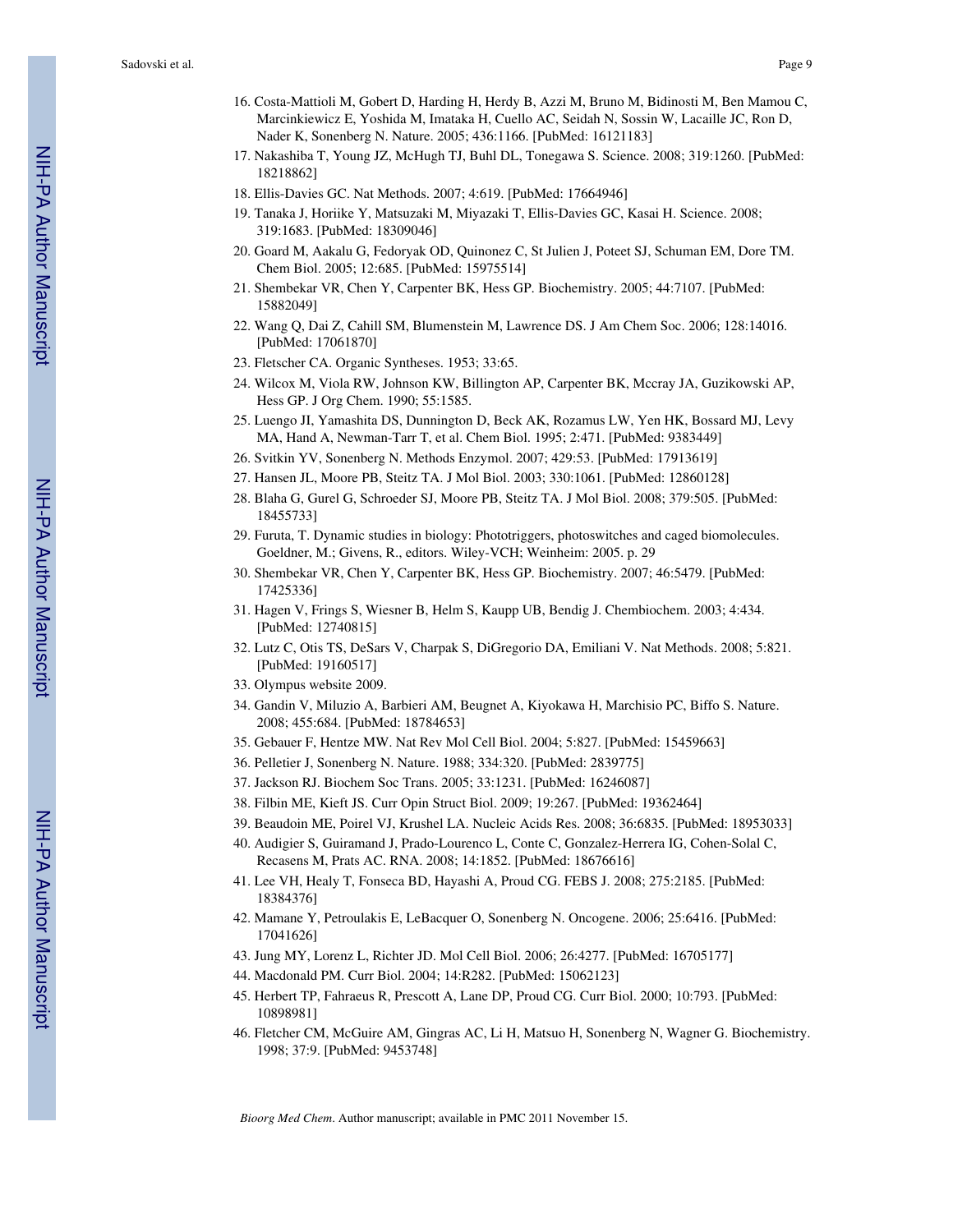- 47. Salaun P, Boulben S, Mulner-Lorillon O, Belle R, Sonenberg N, Morales J, Cormier P. J Cell Sci. 2005; 118:1385. [PubMed: 15769855]
- 48. Marcotrigiano J, Gingras AC, Sonenberg N, Burley SK. Mol Cell. 1999; 3:707. [PubMed: 10394359]
- 49. Tomoo K, Matsushita Y, Fujisaki H, Abiko F, Shen X, Taniguchi T, Miyagawa H, Kitamura K, Miura K, Ishida T. Biochim Biophys Acta. 2005; 1753:191. [PubMed: 16271312]
- 50. Mahalakshmi R, Balaram P. Methods Mol Biol. 2006; 340:71. [PubMed: 16957333]
- 51. Hagen V, Dekowski B, Kotzur N, Lechler R, Wiesner B, Briand B, Beyermann M. Chemistry. 2008; 14:1621. [PubMed: 18046693]
- 52. Momotake A, Lindegger N, Niggli E, Barsotti RJ, Ellis-Davies GC. Nat Methods. 2006; 3:35. [PubMed: 16369551]
- 53. Gingras AC, Raught B, Gygi SP, Niedzwiecka A, Miron M, Burley SK, Polakiewicz RD, Wyslouch-Cieszynska A, Aebersold R, Sonenberg N. Genes Dev. 2001; 15:2852. [PubMed: 11691836]
- 54. Hay N, Sonenberg N. Genes Dev. 2004; 18:1926. [PubMed: 15314020]
- 55. Kapp LD, Lorsch JR. Annu Rev Biochem. 2004; 73:657. [PubMed: 15189156]
- 56. Roux PP, Shahbazian D, Vu H, Holz MK, Cohen MS, Taunton J, Sonenberg N, Blenis J. J Biol Chem. 2007; 282:14056. [PubMed: 17360704]
- 57. Proud CG. Biochem J. 2007; 403:217. [PubMed: 17376031]
- 58. Hartford CM, Ratain MJ. Clin Pharmacol Ther. 2007; 82:381. [PubMed: 17728765]
- 59. Choi J, Chen J, Schreiber SL, Clardy J. Science. 1996; 273:239. [PubMed: 8662507]
- 60. Van Duyne GD, Standaert RF, Karplus PA, Schreiber SL, Clardy J. J Mol Biol. 1993; 229:105. [PubMed: 7678431]
- 61. Guadliana, MA.; Truesdell, S. USA Patent; WO 9606847. 1996. p. 21
- 62. Gingras AC, Raught B, Sonenberg N. Prog Mol Subcell Biol. 2001; 27:143. [PubMed: 11575159]
- 63. Raught B, Gingras AC, Sonenberg N. Proc Natl Acad Sci USA. 2001; 98:7037. [PubMed: 11416184]
- 64. Wosnick JH, Shoichet MS. Chem Mater. 2008; 20:55.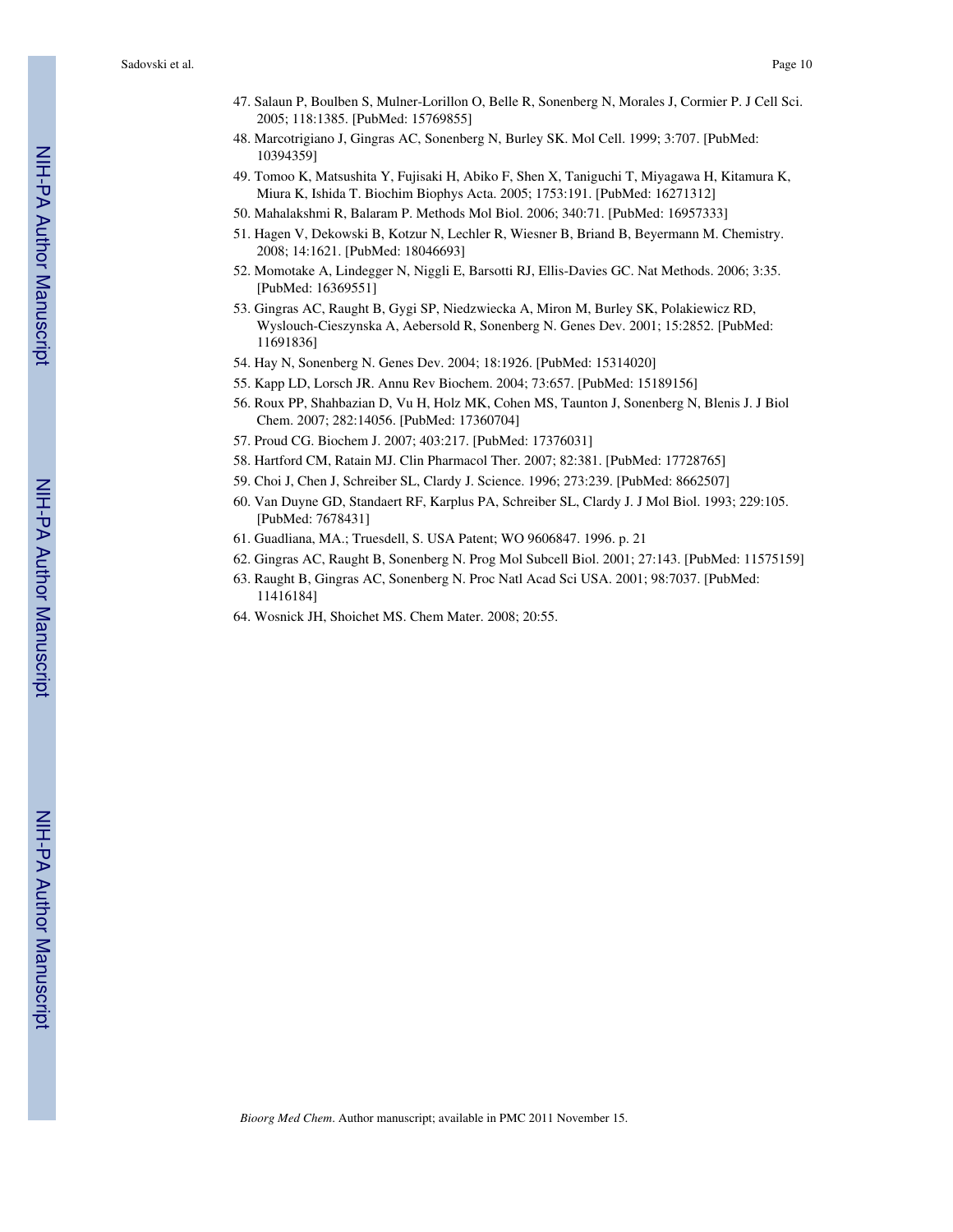

## **Figure 1.**

Structures of anisomycin (**1**), DMNB caged anisomycin (**2**), BHC-caged anisomycin (**3**) and DEAC caged anisomycin (**4**).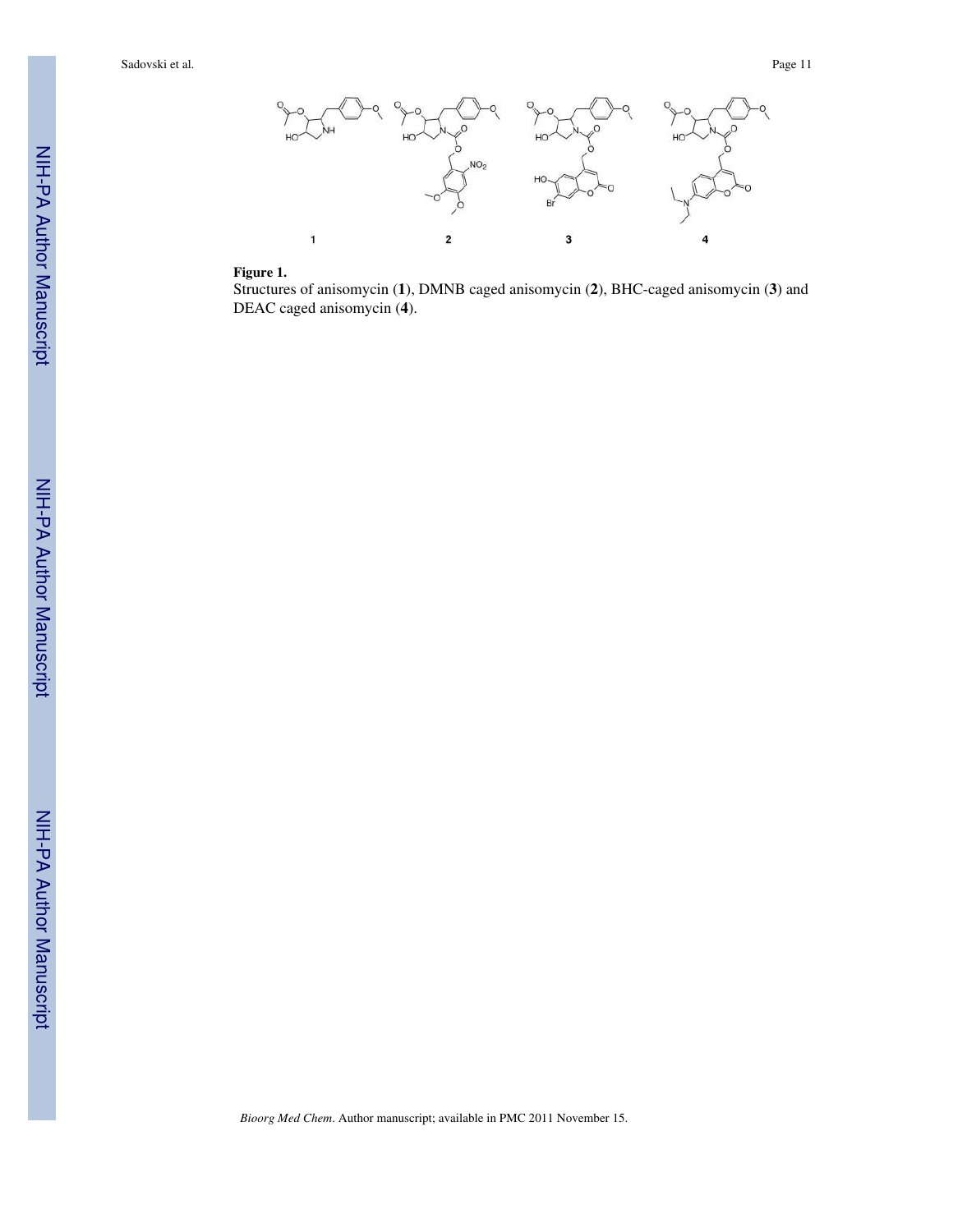

## **Figure 2.**

Measured luciferase activity (relative light units) (Note log scale). The final concentration of caged anisomycin in the translation assays was 80, 8 and 0.8 μM. Dark gray bars are caged, light gray bars are uncaged (after exposure to a 356 nm LED for 10 s). The 8 μM concentration provides three orders of magnitude greater inhibition after uncaging.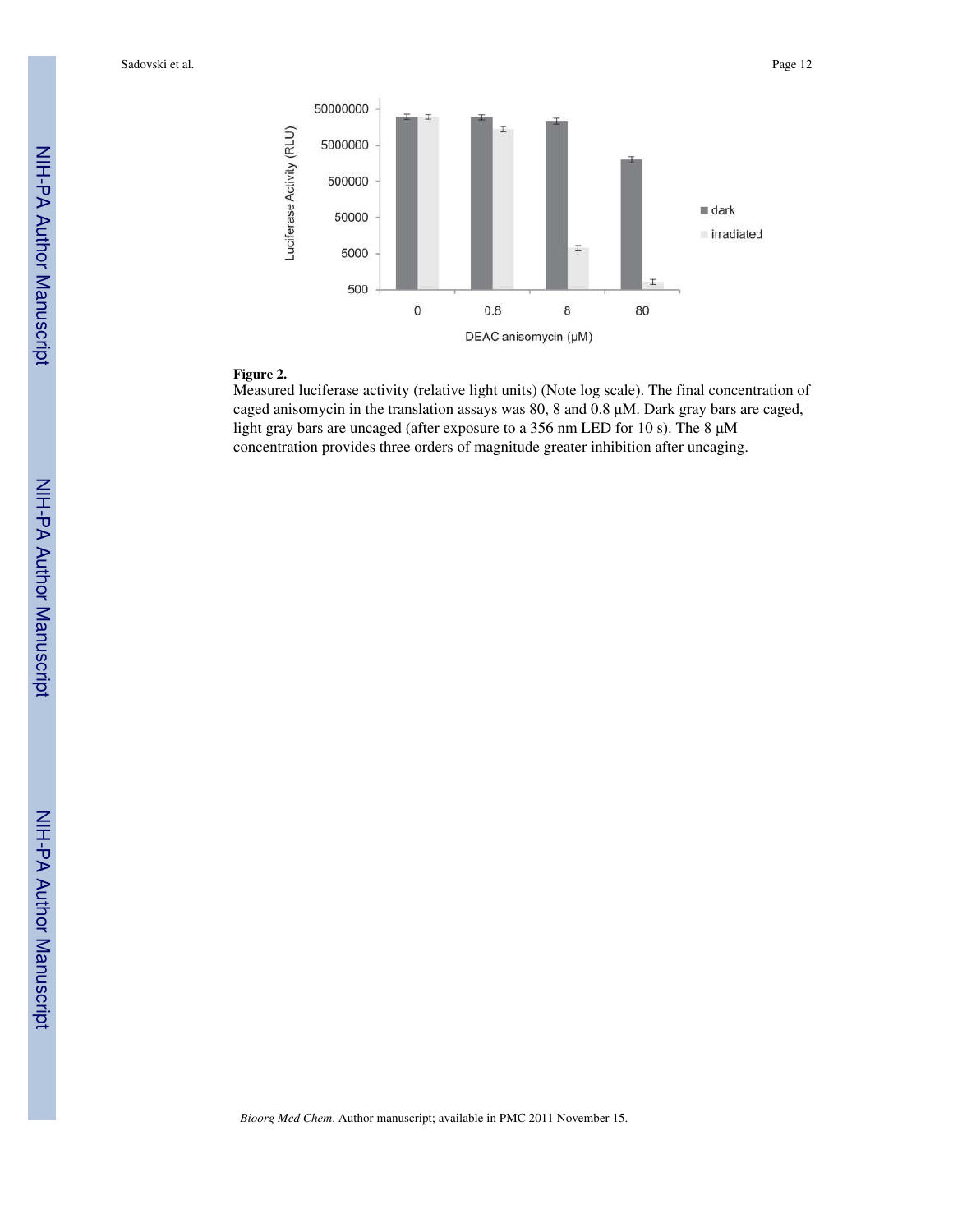

## **Figure 3.**

Structure of the 4E-BP1 peptide (cyan) bound to the eIF4E protein (gray surface). The essential Tyr(0) is labelled and the site of attachment for the caging group circled. The image is based on the X-ray data of Marcotrigiano et al<sup>48</sup>(PDB code 1EJ4). Figure prepared using Pymol.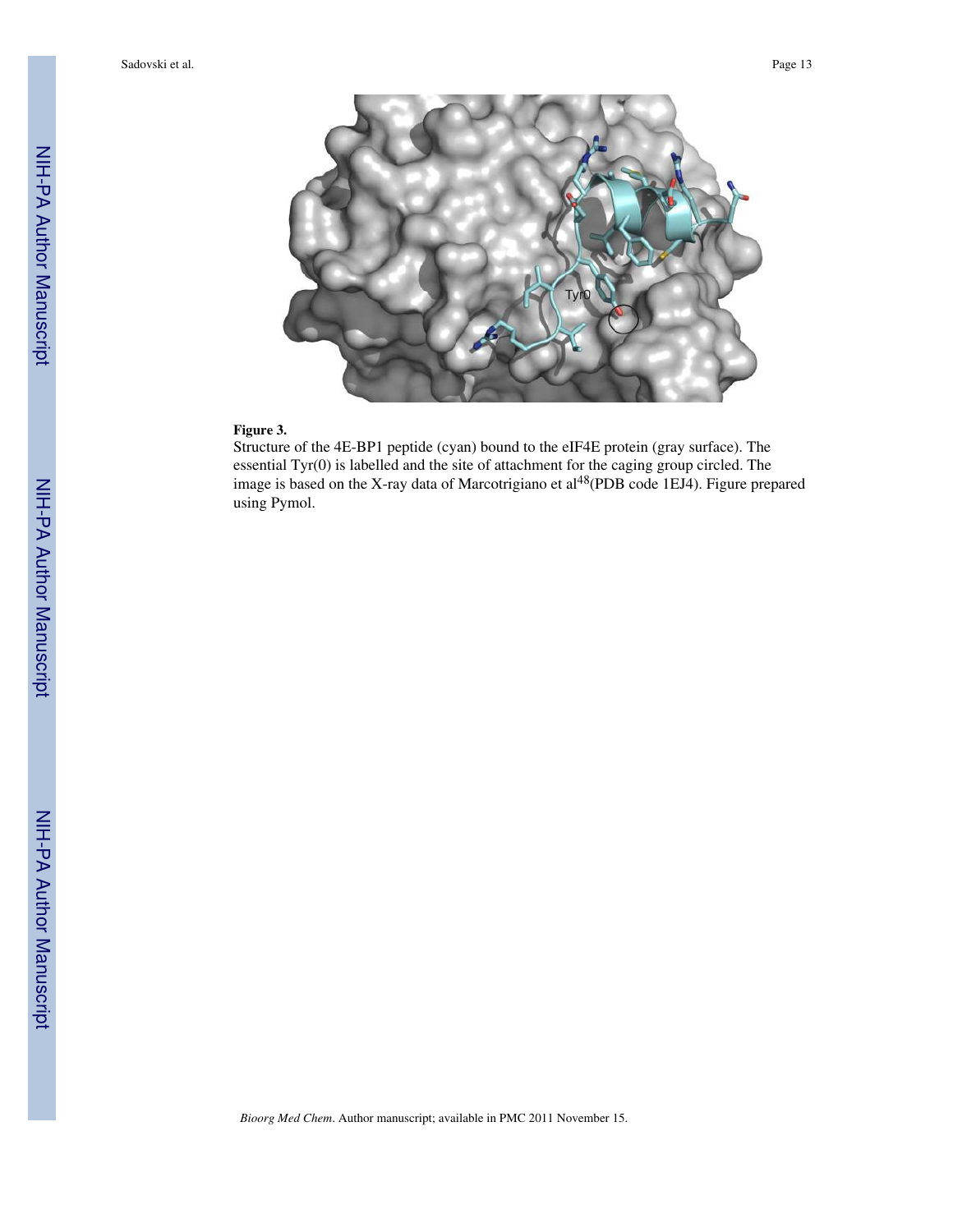

#### **Figure 4.**

Structure of DMNB-caged Tyr (b) structure of bicistronic construct for analysis of capdependent translation.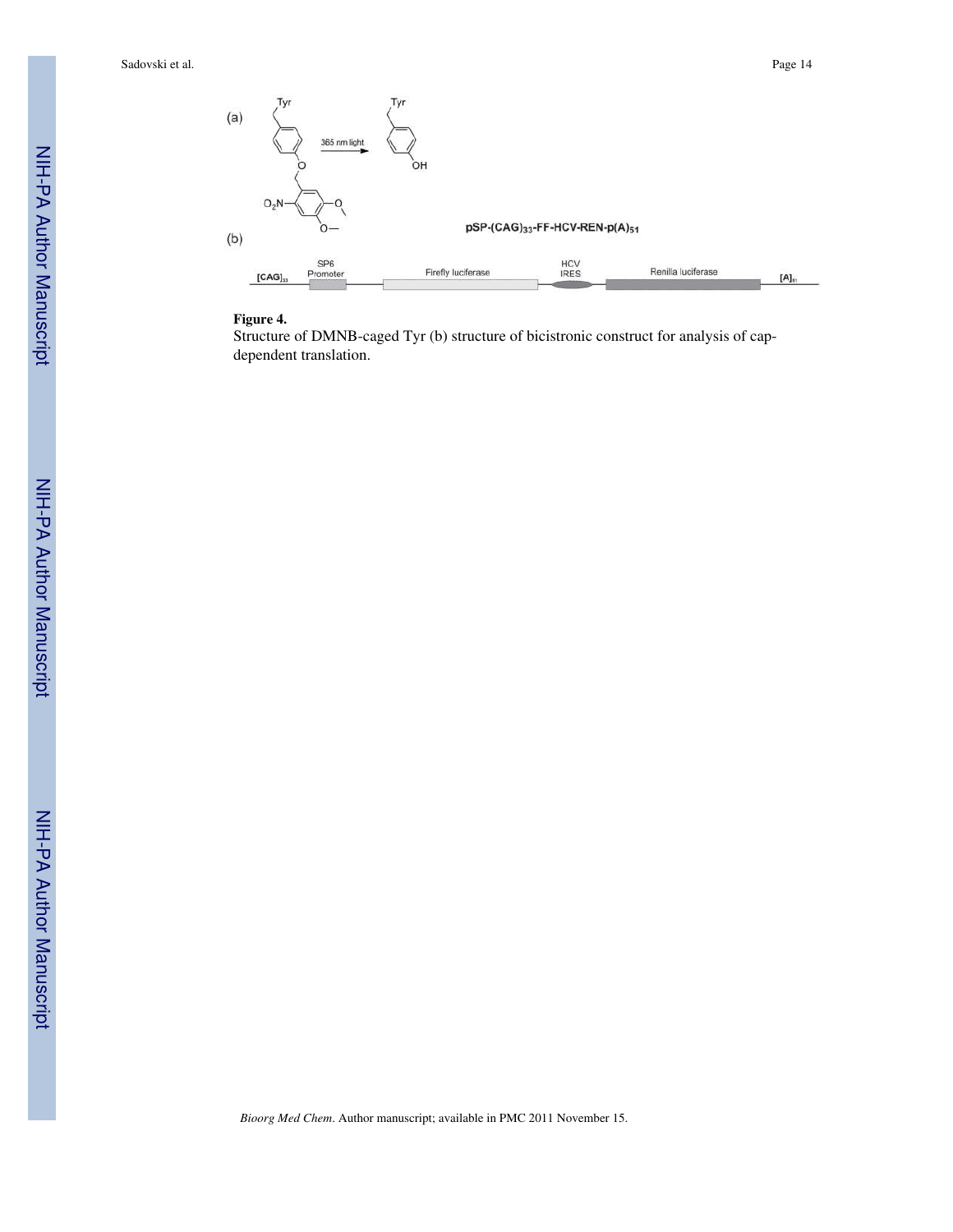

## **Figure 5.**

Inhibition of cap-dependent translation as measured by the ratio of firefly to Renilla luciferase activity in Krebs ascites extracts. Increasing amounts of caged (●), irradiated (caged, irradiated for 60 s)( $\circ$ ), and native 4E-BP peptides ( $\Delta$ ) were added to the reactions.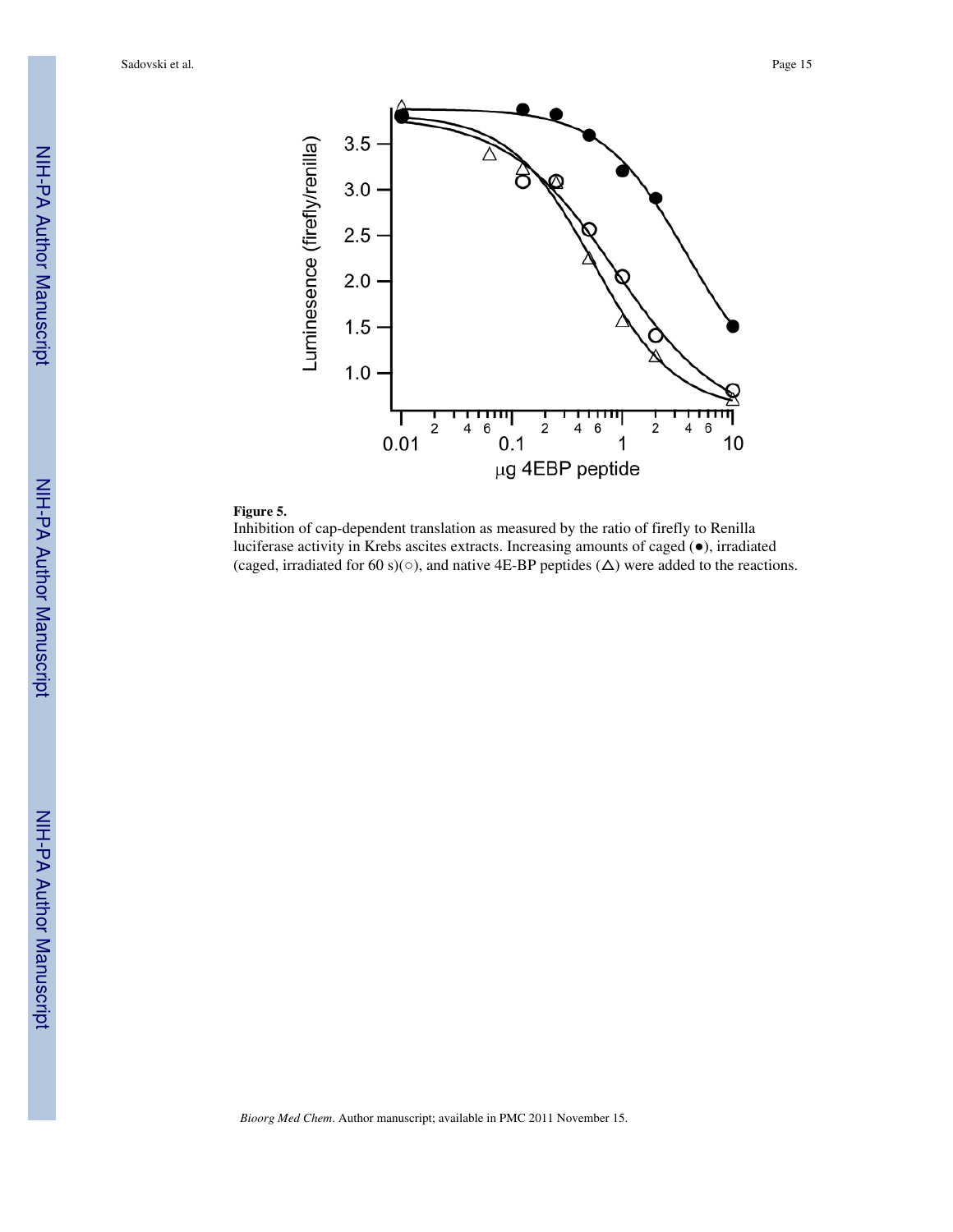

## **Figure 6.**

Rapamycin/FKBP/mTORC1 ternary complex. The 7-methoxy substituent of rapamycin (circled) points directly at mTORC1 (ribbon).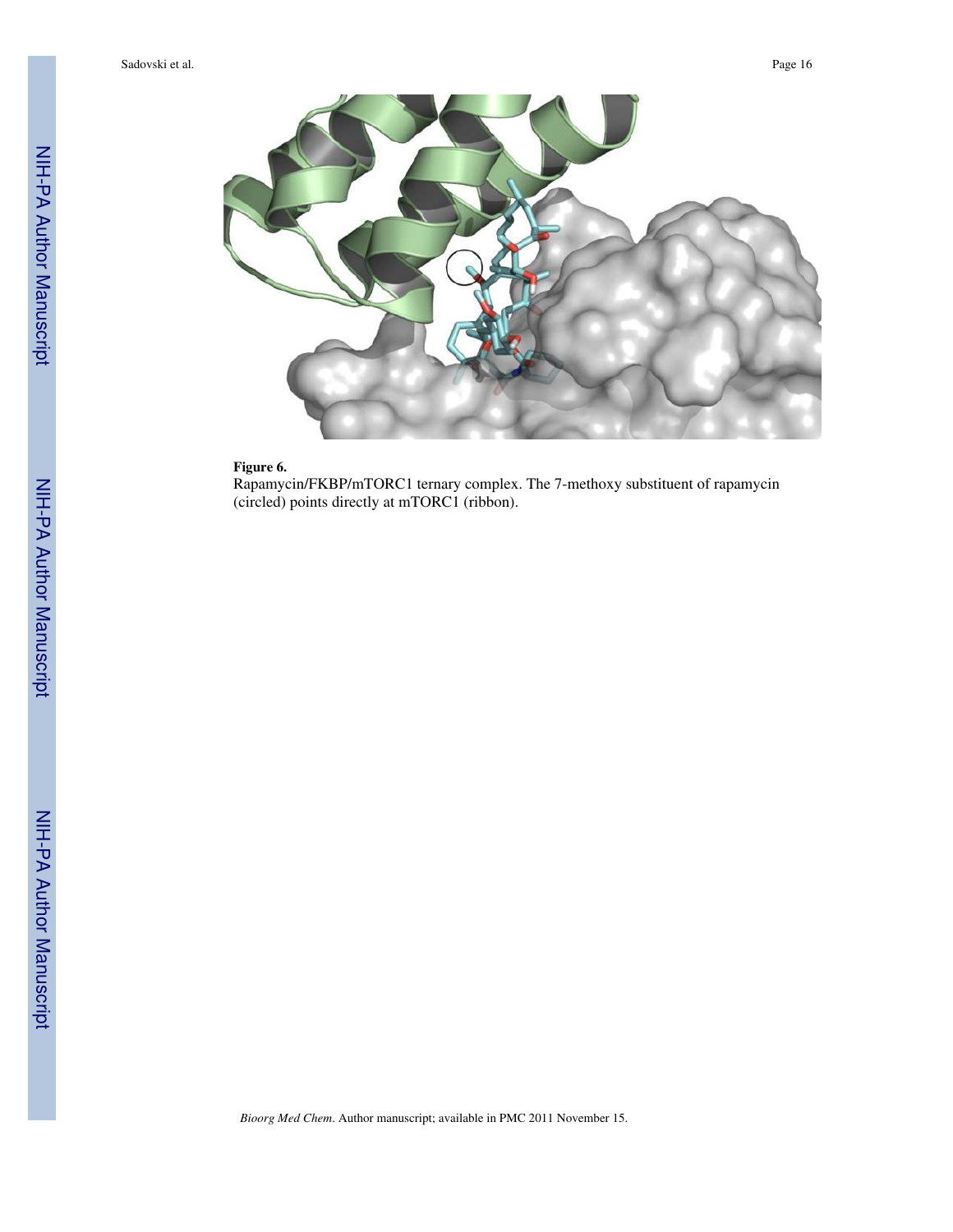

## **Figure 7.**

Synthesis of DMNB caged rapamycin. (i) trifluoroacetic acid in dichloromethane (ii) DMNB alcohol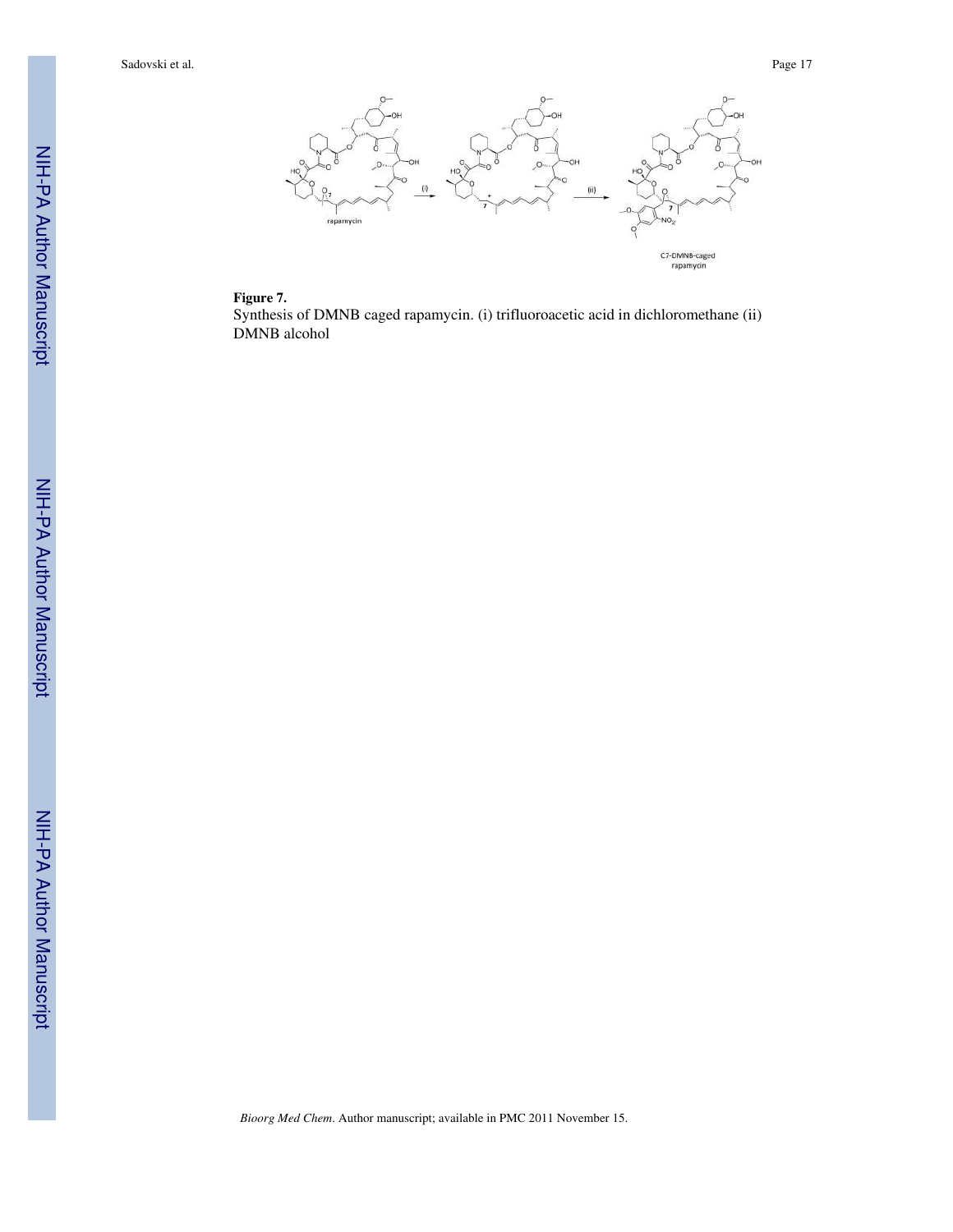

## **Figure 8.**

Western blots for phospho-S6 (a) and phosphor-S6K (b)(actin serves as an internal control for total protein concentration). A: control, B: vehicle, C: 50 nM rapamycin, D: 20 nM rapamycin, E: 50 nM caged rapamycin, F: 20 nM caged rapamycin, G: 50 nM uncaged (+UV) rapamycin, H: 20 nM uncaged (+UV).